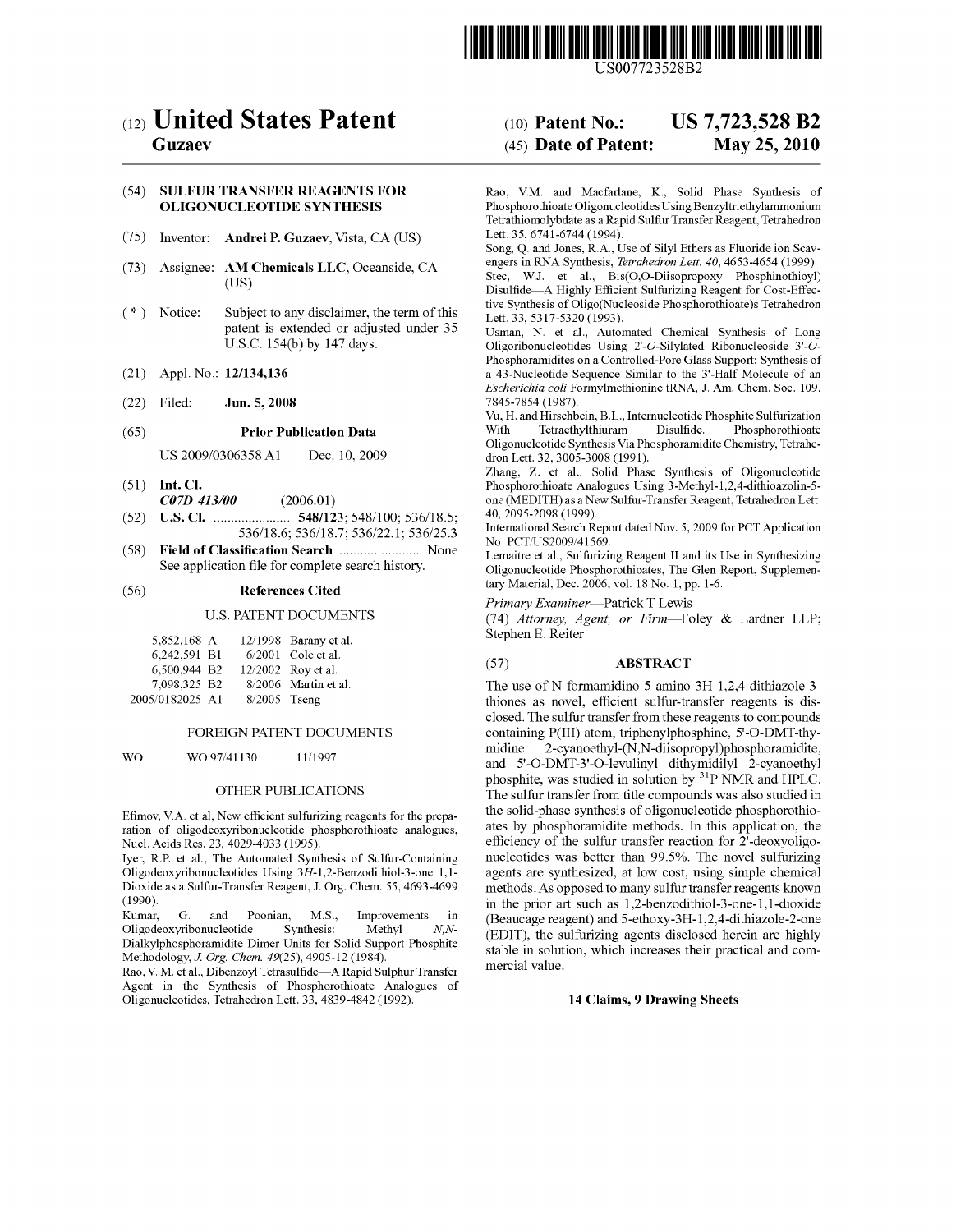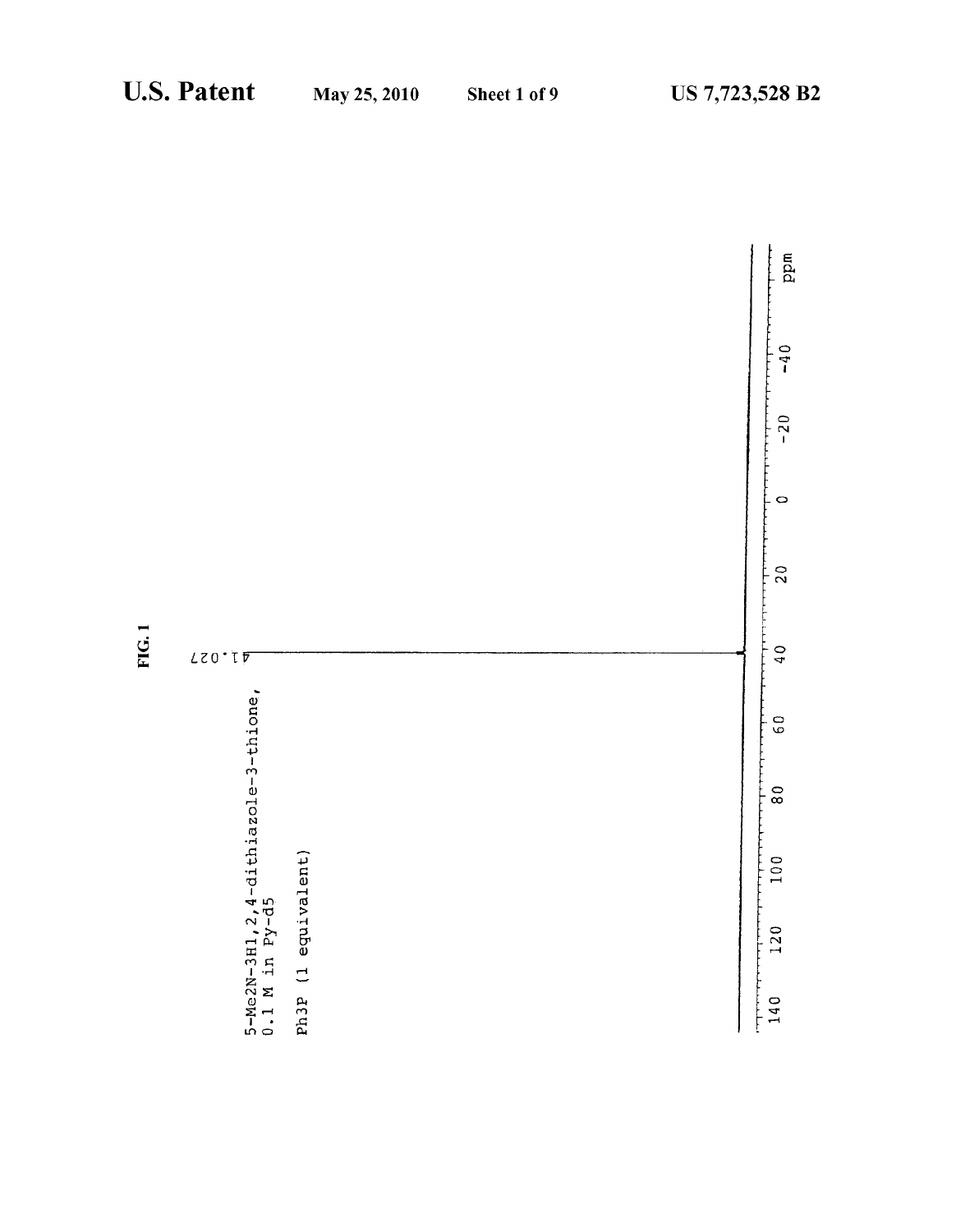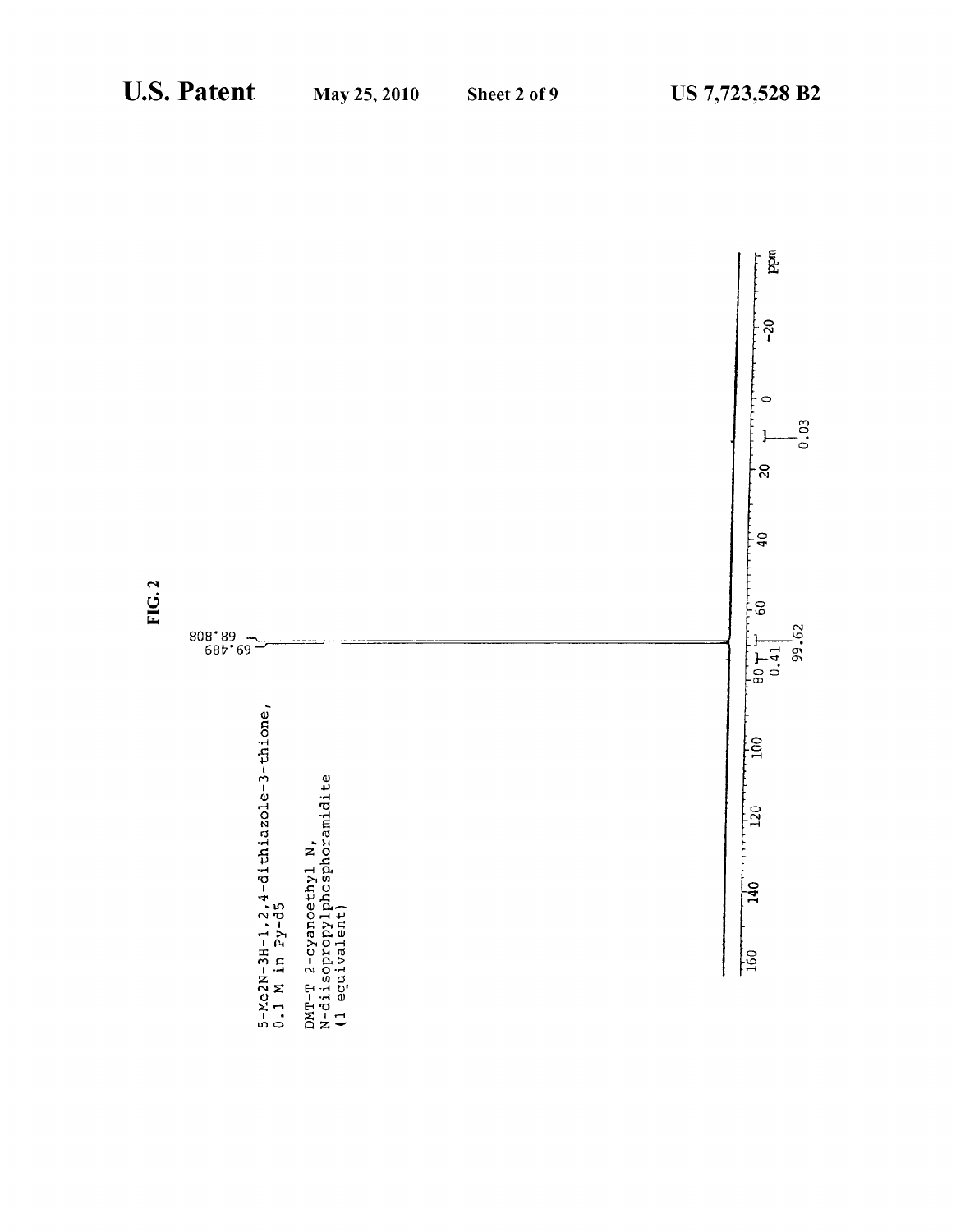

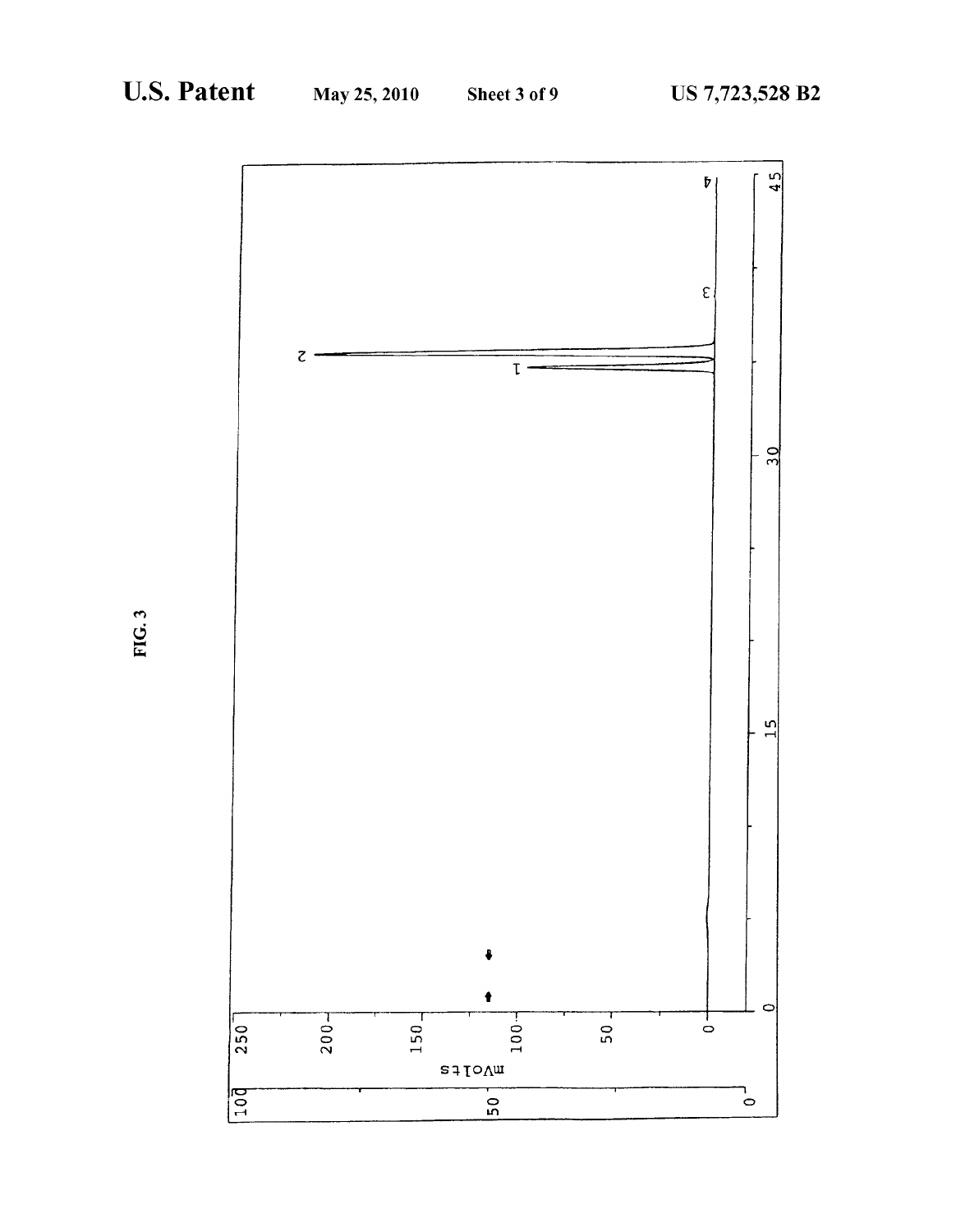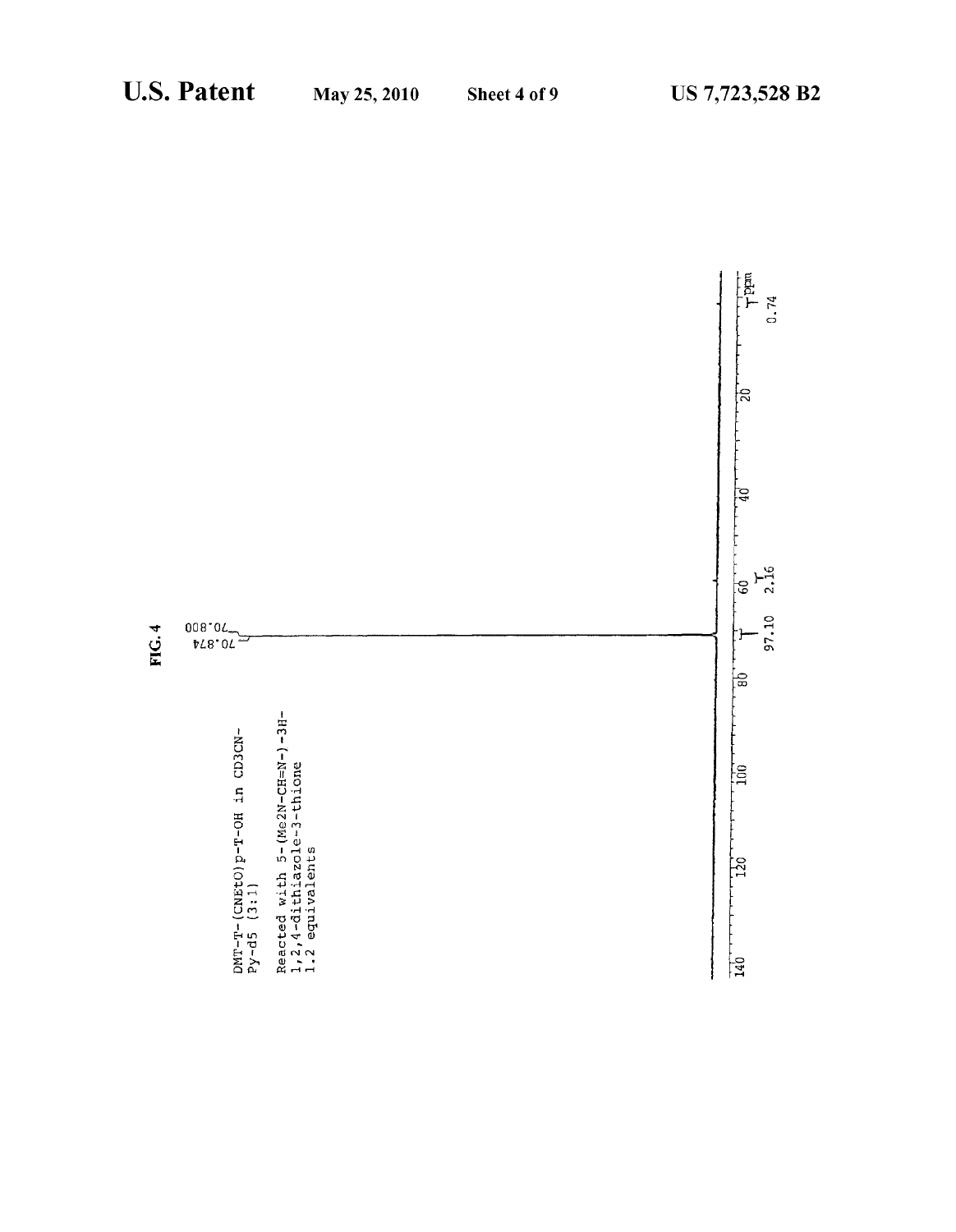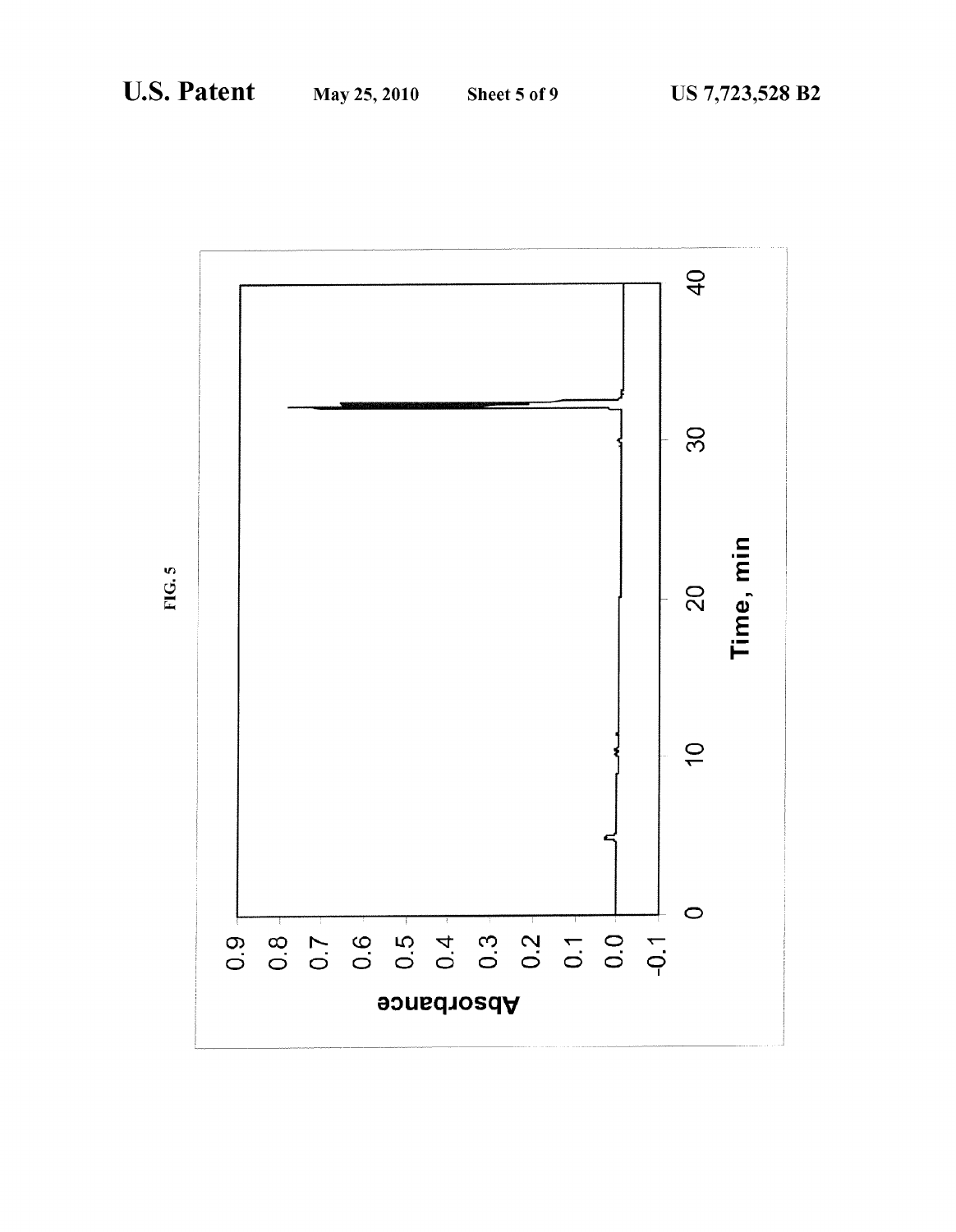

**U.S. Patent**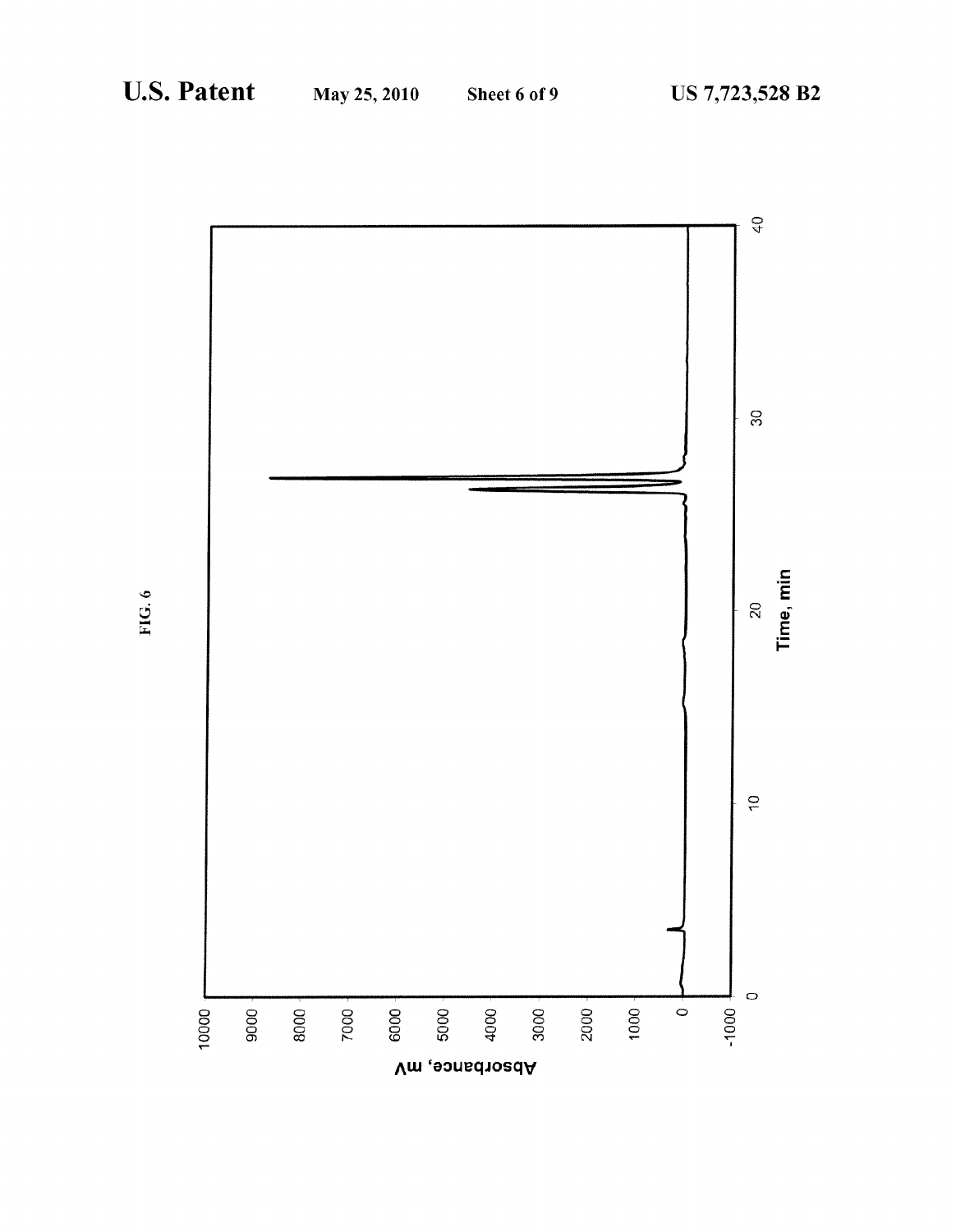

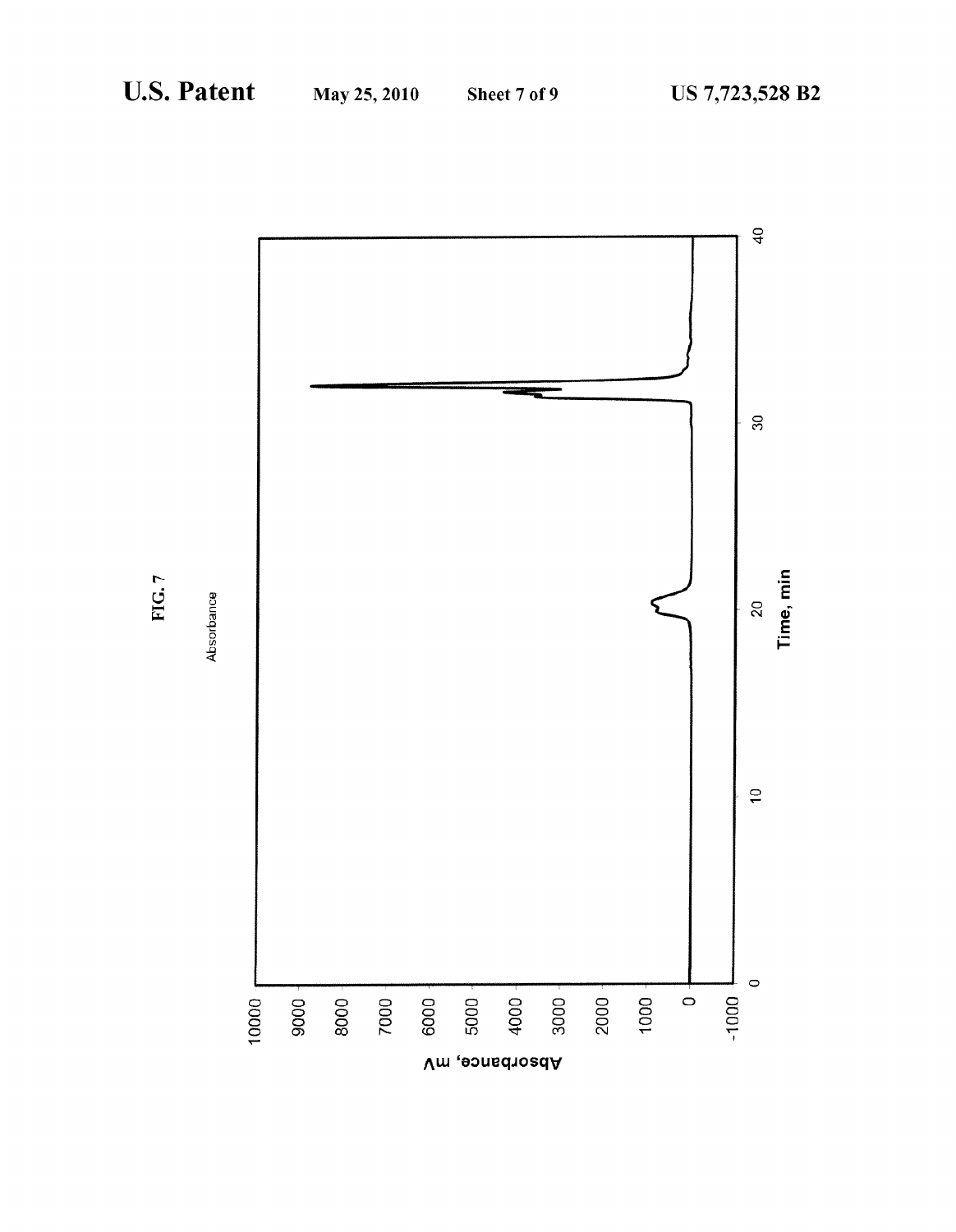

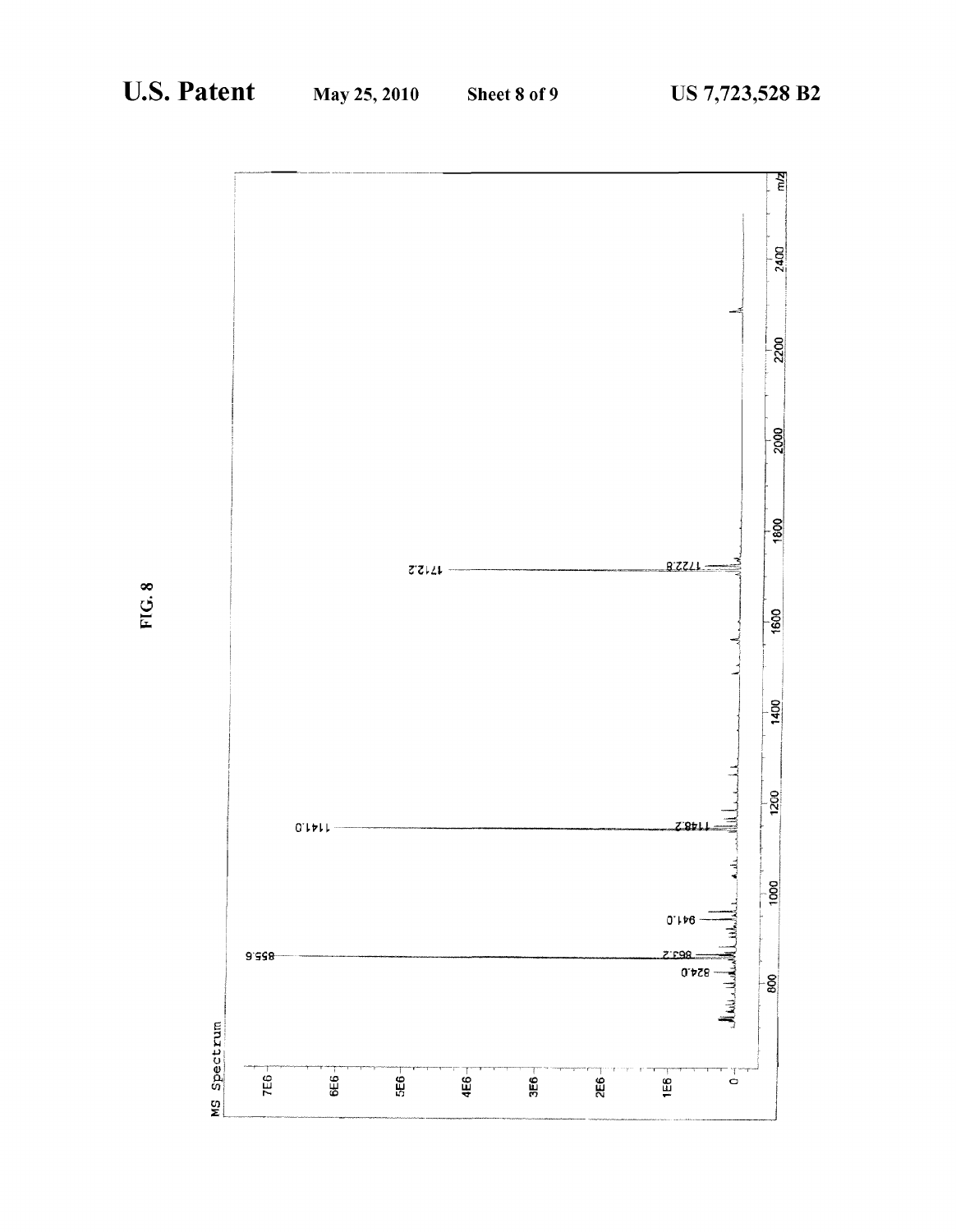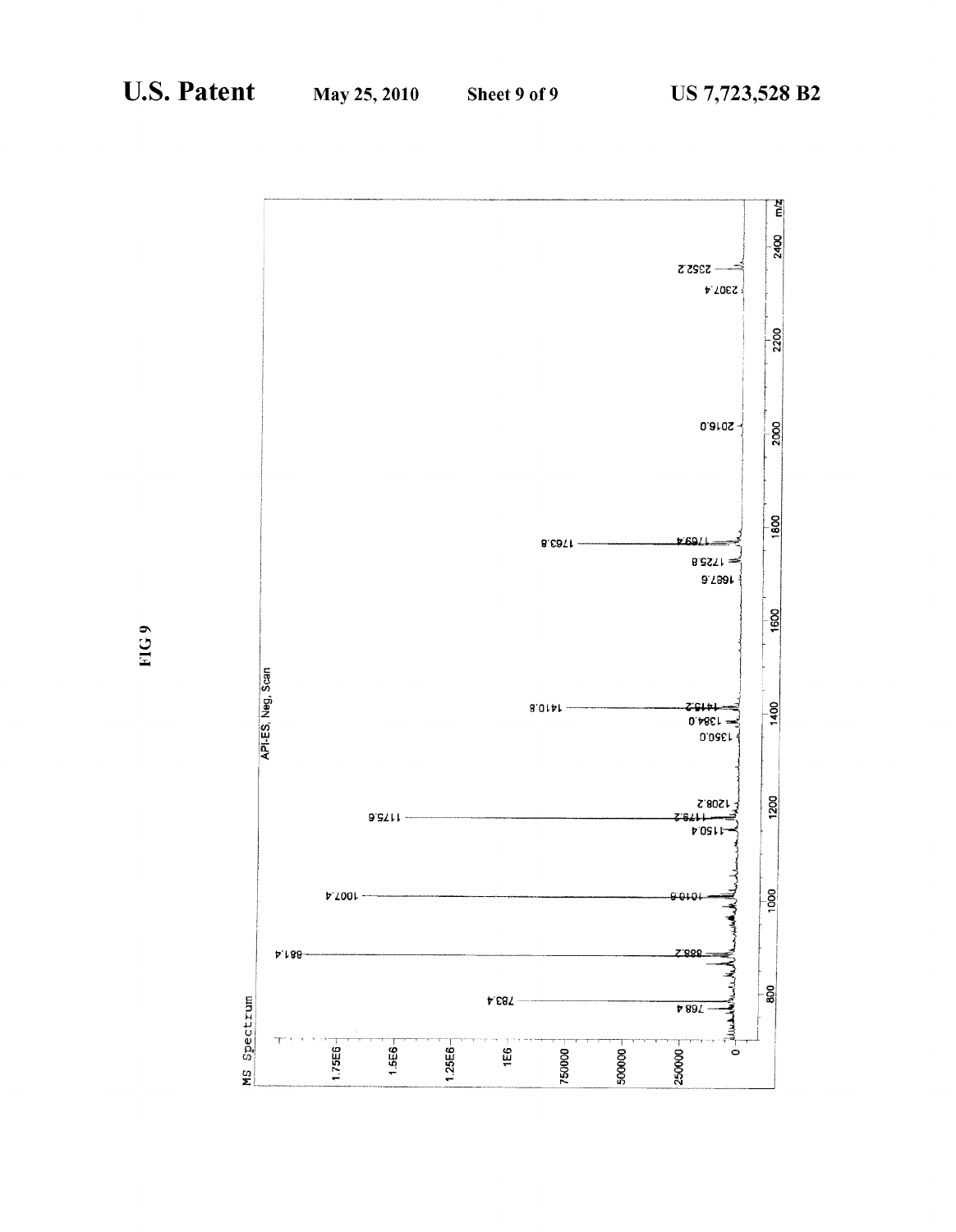## SULFUR TRANSFER REAGENTS FOR OLGONUCLEOTDE SYNTHESIS

#### BACKGROUND OF THE INVENTION

## 1. Field of the Invention

The invention relates to the chemical synthesis of oligo nucleotides and to chemical entities useful in Such synthesis. More specifically, the invention relates to sulfur transfer reagents capable of converting P(III) internucleosidic link- 10 ages of oligonucleotides to P(V) phosphorothioate linkages in solution or on solid phase.

2. Summary of the Related Art

Oligonucleotides and modified oligonucleotides are molecular tools of indispensable importance for research in 15 molecular biology and for a variety of diagnostic and phar maceutical applications including the use of siRNA and anti sense inhibition of gene expression. Oligonucleotides that contain unnatural internucleoside linkages where one of the nonbridging oxygen atoms of the phosphate group is replaced 20 by a sulfur atom are referred to as oligonucleotide phosphorothioates. Due to their enhanced nucleolytic stability, oligo nucleotide phosphorothioates are among the most commonly used analogues. Their widespread use has led to an increasing demand for expeditious, inexpensive, and efficient methods 25

for their preparation. Synthesis of oligonucleotides is commonly performed on solid phase using well-established protocols employing phosphoramidite or H-phosphonate methods. Briefly, these approaches comprise anchoring the 3'-most nucleoside to a 30 solid support functionalized with amino and/or hydroxyl moieties and subsequently adding the additional nucleotide residues in stepwise fashion. Internucleoside linkages are formed between the 3' functional group of the incoming nucleoside and the 5' hydroxyl group of the 5'-terminal nucleoside of the solid support-bound oligonucleotide. In the phosphoramidite approach, the internucleoside linkage is a protected phosphite moiety, whereas in the H-phosphonate approach, it is an H-phosphonate moiety. To convert these to the suitur-containing phosphorothioate internucleoside link- 40 age, the phosphite or H-phosphonate moieties are reacted with an appropriate sulfur transfer reagent. In the H-phosphonate approach, this sulfurization is carried out on all of the H-phosphonate linkages in a single step following the completion of oligonucleotide chain assembly, typically 45 using elemental Sulfur in a mixture of carbon disulfide and pyridine. In contrast, the phosphoramidite approach allows one to carry out a stepwise Sulfurization following each cou pling. Currently, the vast majority of oligonucleotides is syn thesized using the phosphoramidite approach. 35 50

A number of Sulfurization agents has been applied to the synthesis of oligonucleotide phosphorothioates. Examples of such agents include 3H-1,2-benzodithiol-3-one-1,1-dioxide, or Beaucage reagent (Iyer et al., J. Org. Chem. 1990, 55. 4693-4699), tetraethylthiuram disulfide (Vu et al., Tetrahe 55 dron Lett. 1991, 32, 3005-3008), dibenzoyl tetrasulfide (Rao et al., Tetrahedron Lett. 1992, 33, 4839-4842), bis(O,O-diisopropoxyphosphinothioyl) disulfide (Stec et al., Tetrahedron Lett. 1993, 33, 5317-5320), benzyltriethylammonium tetrathiomolybate (Rao et al., Tetrahedron Lett. 1994, 35, 60 6741-6744), bis(p-toluenesulfonyl) disulfide (Efimov et al., Nucl. Acids Res. 1995, 23, 4029-4033), 3-ethoxy-1,2,4 dithiazoline-5-one (EDITH) and 1,2,4-dithiazolidine-3,5-di one (U.S. Pat. No. 5,852,168), 3-amino-1,2,4-dithiazole-5  $t$  mone (U.S. Pat. No. 6,096,881), phenylacetyl disulfide (U.S. 65) Pat. No. 6.242.591), 3-methyl-1,2,4-dithiazolin-5-one (Zhanget al., Tetrahedron Lett. 1999, 40, 2095-2098), 3-phe

nyl-1,2,4-dithiazoline-5-one (U.S. Pat. No. 6,500.944), and  $3$ -amino-1,2,4-dithiazolidine-5-one (US 20040405).

A widely used Beaucage reagent and EDITH are somewhat difficult to synthesize; their hydrolytic stability is rather low. Agents such as tetraethylthiuram disulfide display slow reaction kinetics and thus are less convenient in high-throughput and large scale applications. To date, only Beaucage reagent and TETD are commercially available.

## BRIEF DESCRIPTION OF THE INVENTION

The invention provides novel sulfur transfer reagents for the preparation of oligonucleotide phosphorothioates. The sulfur transfer reagents according to the invention are inexpensive in manufacturing, stable in storage, and highly effi cient in Sulfurization.

In the first aspect, the invention provides novel sulfur trans fer reagents having the structure according to Formula I:



wherein:

- $R<sup>1</sup>$  and  $R<sup>2</sup>$  are independently H, an alkyl group, an aryl group, or an aralkyl group, or
- $R<sup>1</sup>$ ,  $R<sup>2</sup>$  and the N to which they are attached form a ring structure so that  $R^1 + R^2 = -(CH_2)_n$  or  $- (CH_2)_n$ <br>X- $(CH_2)_n$ ,

each n independently varies from 2 to about 20,

X is O, NR or S, and

R is an alkyl group, an aryl group, or an aralkyl group.

The term "alkyl group', as used in this application, refers to a hydrocarbon chain having 1 to about 24 carbon atoms and isomeric forms thereof. Presently preferred alkyl groups have<br>in the range of 1 to about 12 carbon atoms, with alkyl groups having in the range of 1 to about 6 carbon atoms being especially preferred. Exemplary alkyl groups include methyl, ethyl, propyl, 1-methylethyl (isopropyl), and butyl.

The term "aryl group', as used in this application, refers to a monovalent aromatic carbocyclic group of from 6 to about 24 carbon atoms, preferably 6 to about 10 carbon atoms. Presently preferred aryl group is phenyl.

The term "aralkyl group", as used in this application, refers<br>to an aryl group that is attached to another moiety via an alkyl linker. Presently preferred aralkyl group is benzyl.

In another aspect, the invention provides novel processes of Sulfur transfer that comprise bringing an oligonucleotide having at least one reactive internucleosidic linkage that con tains a phosphorous (III) atom in contact with a solution of a sulfur transfer reagent according to Formula I in a suitable organic solvent for a time sufficient for the transfer of sulfur from said reagent to said reactive internucleosidic linkage.

Suitable organic solvents contemplated for use herein can be readily identified by those of skill in the art and include pyridine, tetrahydrofuran, acetonitrile, N,N-dimethylforma mide, N,N-dimethylacetamide, and the like, as well as mix tures of any two or more thereof.

In a presently preferred embodiment of the present inven tion, the oligonucleotide contemplated for use herein is attached to a solid phase material.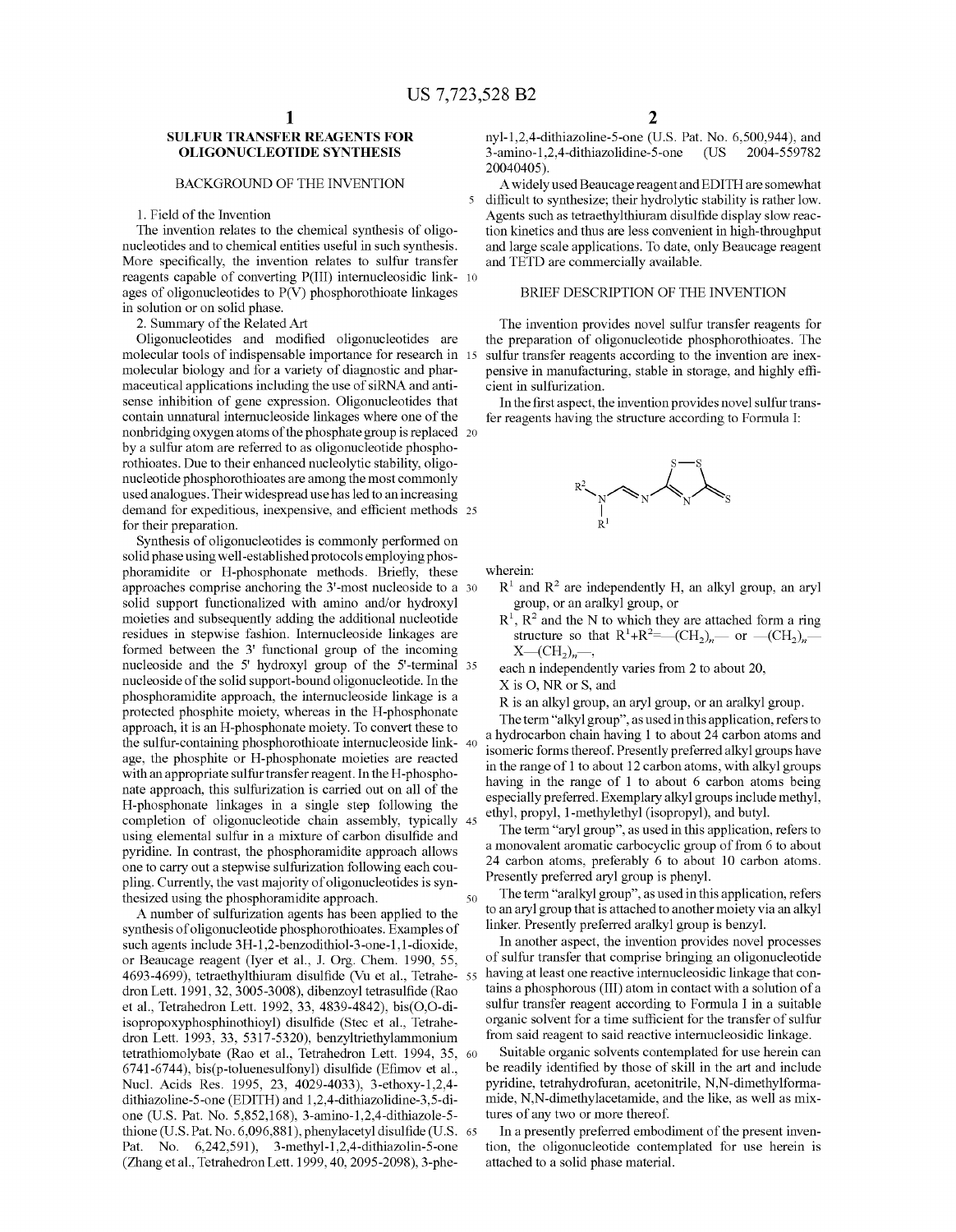## BRIEF DESCRIPTION OF THE DRAWINGS

FIG. 1 shows a  $3^{31}$ P NMR spectrum of a mixture formed by equimolecular amounts of compound 1 (see Example 2) and  $Ph_3P$ .<br>FIG. 2 shows a <sup>31</sup>P NMR spectrum of a mixture formed by

equimolecular amounts of compound 1 and 5'-O-(4,4'- dimethoxytrityl)thymidine 2-cyanoethyl-(N,N-diisopropyl) phosphoramidite 6 (see Example 8).

equimolecular amounts of compound 1 and 5'-O-(4,4<sup>'</sup>- dimethoxytrityl)-3'-O-levulinyl dithymidyl 2-cyanoethyl phosphite (9).<br>FIG. 4 shows a <sup>31</sup>P NMR spectrum of a mixture formed by FIG. 3 shows a HPLC profile of a mixture formed by 10

dimethoxytrityl)-3'-O-levulinyl dithymidyl 2-cyanoethyl phosphate (9).<br>FIG. 5 shows a HPLC profile of crude DMT-T2 phosphoequimolecular amounts of compound 1 and  $5'-O-(4,4'-15)$ 

rothioate synthesized on solid phase using 1 as a sulfur transfer agent.<br>FIG. 6 shows the HPLC of DMT- $T_{10}$  phosphorothioate

 $(SEQ ID NO:1)$  synthesized using compound 1 as a sulfur transfer agent.

FIG. 7 shows the HPLC of DMT-d(5'-TGT GAG TAC the sized using compound 1 as a sulfur transfer agent. CAC TGA TTC-3') phosphorothioate (SEQ ID NO:2) syn- 25

FIG. 8 shows ES MS of DMT-T<sub>10</sub> phosphorothioate (SEQ ID NO:1) synthesized using compound 1 as a sulfur transfer agent.

FIG. 9 shows ES MS of DMT-d(5'-TGT GAG TAC CAC 30 TGATTC-3) phosphorothioate (SEQID NO:2) synthesized using compound 1 as a sulfur transfer agent.

## DETAILED DESCRIPTION OF THE PREFERRED EMBODIMENTS

The invention relates to the chemical synthesis of oligo nucleotides and to chemical entities useful in Such synthesis. More specifically, the invention relates to sulfur transfer reagents capable of converting P(III) internucleosidic link- 40 ages of oligonucleotides to phosphorothioate linkages in solution or on solid phase. The patents and publications cited in this specification are well-known to those skilled in the art and are hereby incorporated by reference in their entirety.

The invention provides novel sulfur transfer reagents for 45 the preparation of oligonucleotide phosphorothioates and processes for Such preparation. The Sulfur transfer reagents according to the invention are highly efficient. These com pounds are inexpensive to manufacture and are stable in the solid state or in solution over an extensive period of time.

In the first aspect, the invention provides novel sulfur trans fer reagents having the structure according to Formula I:



4

each n independently varies from 2 to about 20,

X is O, NR or S, and

R is an alkyl group, an aryl group, or an aralkyl group. In a preferred embodiment of the present invention,  $R^1 + R^2$  for the compound of formula I is —(CH<sub>2</sub>)<sub>4</sub>—.

In another preferred embodiment of the present invention,  $R^1 + R^2$  for the compound of formula I is  $-(CH_2)_2$ —O–<br>(CH<sub>2</sub>)<sub>2</sub>—.

In yet another preferred embodiment of the present invention,  $R^1$  and  $R^2$  for the compound of formula I are both  $C_2H_5$ .

In still another preferred embodiment of the present inven tion,  $R<sup>1</sup>$  and  $R<sup>2</sup>$  for the compound of formula I are both n-butyl.

In a further preferred embodiment of the present invention,  $R<sup>1</sup>$  and  $R<sup>2</sup>$  for the compound of formula I are both CH<sub>3</sub>.

In another aspect, the invention provides novel processes of Sulfur transfer that comprises bringing an oligonucleotide having at least one reactive internucleosidic linkage that con tains a phosphorous (III) atom in contact with a solution of a sulfur transfer reagent according to Formula I in a suitable organic solvent for a time sufficient for the transfer of sulfur from said reagent to said reactive internucleosidic linkage.

Suitable organic solvents contemplated for use herein can be readily identified by those of skill in the art and include pyridine, tetrahydrofuran, acetonitrile, N,N-dimethylforma mide, N,N-dimethylacetamide, and the like, as well as mix tures of any two or more thereof.

Sulfur transfer reagents according to the present invention can be dissolved in a suitable organic solvent at a wide range of concentrations, with concentrations typically falling in the range of about 0.001 up to about 1 M.

 $35$  uon, relative to the oligonucleotide to be reacted therewith The ratio of sulfur transfer reagent according to the inven can vary widely, typically ranging from about 0.67 up to about 50 equivalents.

Sulfur transferreagent according to the present invention is typically maintained in contact with oligonucleotide to be reacted therewith for a period of time sufficient to achieve the desired transfer of sulfur thereto, with contact times typically ranging from about 5 seconds up to about 30 minutes.

Preferably, oligonucleotides contemplated for use herein contain 2'-deoxynucleoside, 2'-O-alkylribonucleoside, 2'-Oprotected ribonucleoside, LNA nucleoside residues, or the like, or combinations thereof.

50 H-phosphonothioate internucleosidic linkages. Preferably, reactive internucleoside linkages contemplated thiophosphite, methylphosphonate, H-phosphonate, and

In a presently preferred embodiment of the present inven tion, the oligonucleotide contemplated for use herein is attached to a solid phase material.

55 Exemplary compounds 1-5 may be readily synthesized from commercially available starting materials, as disclosed in Scheme 1.

Scheme 1:

60



- $R<sup>1</sup>$  and  $R<sup>2</sup>$  are independently H, an alkyl group, an aryl group, or an aralkyl group, or
- $R<sup>1</sup>$ ,  $R<sup>2</sup>$  and the N to which they are attached from a ring 65 structure so that  $R^1 + R^2 = (CH_2)_n$  or  $- (CH_2)_n$ .  $X \rightarrow (CH_2)_{n} \rightarrow$

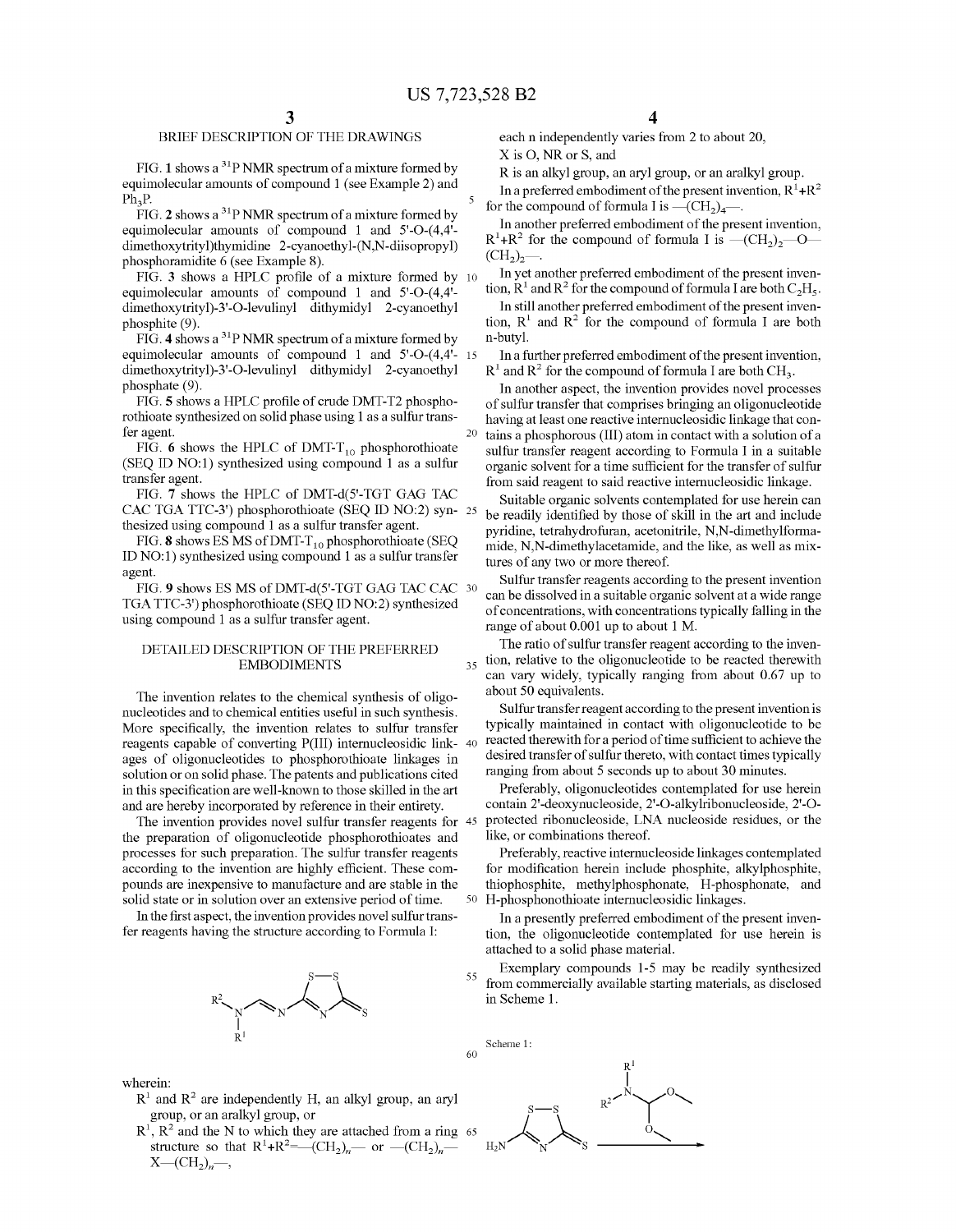

To synthesize compound 1,3-amino-3H-1,2,4-dithiazole 5-thione (TCI America) was dissolved in DMF and treated with dimethylformamide dimethylacetal (Alfa Aesar, Ward Hill, Mass.) at room temperature, followed by precipitation of 20 the product with ethyl ether to give the desired 1 in more than 84% yield and high purity.

Stability and solubility studies of the sulfur transferreagent 1 were carried out. As disclosed in greater detail below, com- $_{25}$ pound 1 was soluble in mixtures of  $CH<sub>3</sub>CN$  and pyridine, tetrahydrofuran and pyridine, and pyridine alone to concen trations sufficient for performing their function. Compound 1 was stable in mixtures of  $CH<sub>3</sub>CN$  and pyridine and pyridine<br>alone for more than 20 weeks. Over the test period, no pre-  $30$ alone for more than 20 weeks. Over the test period, no precipitate was deposited from the solutions. In the functional test, compound 1 did not show any deterioration of the ability to transfer sulfur to solid support-bound internucleosidic phosphite triesters. 35

The efficiency of these new sulfur-transfer reagents was first evaluated by mixing equimolecular amounts of 1-5 with triphenylphosphine in pyridine-d5 and monitoring the progress of the reaction by  $^{31}P$  NMR (see Scheme 2 and  $^{40}$ FIGS.  $1$  and  $3$ ).

Scheme 2:



With all of compounds 1-5, the substrate disappeared quantitatively in less than 5 minto give triphenylphosphine sulfide in more than 99% yield plus triphenylphosphine oxide  $55$  $(<0.1\%)$ . The stoichiometry of the sulfur transfer was determined by mixing aliquots of 1 with aliquots of triphenylphos phine (1 to 5 equivalents). It was found that two equivalents of compound 1 is capable of producing 3 equivalents of triph enylphosphine sulfide. 60

In a similar manner, compound 1 was reacted with an equimolecular amount of 5'-O-(4,4'-dimethoxytrityl)thymidine 2-cyanoethyl 3'-O-(N,N-diisopropyl)phosphoramidite 6 (Scheme 3) to give thionophosphoramidate 7 as a mixture of  $65$ diastereomers in more than 99.9% yield as judged by  $31P$ NMR (FIG. 2).



To further evaluate the usefulness of 1 as a sulfur transfer reagent, a protected dithymidilyl monophosphorothioate 11 was synthesized by reacting phosphoramidite 6 with 3'-Olevulinylthymidine 8 in the presence of 1H-tetrazole (Scheme 4).

Scheme 4: Synthesis of compound 10.

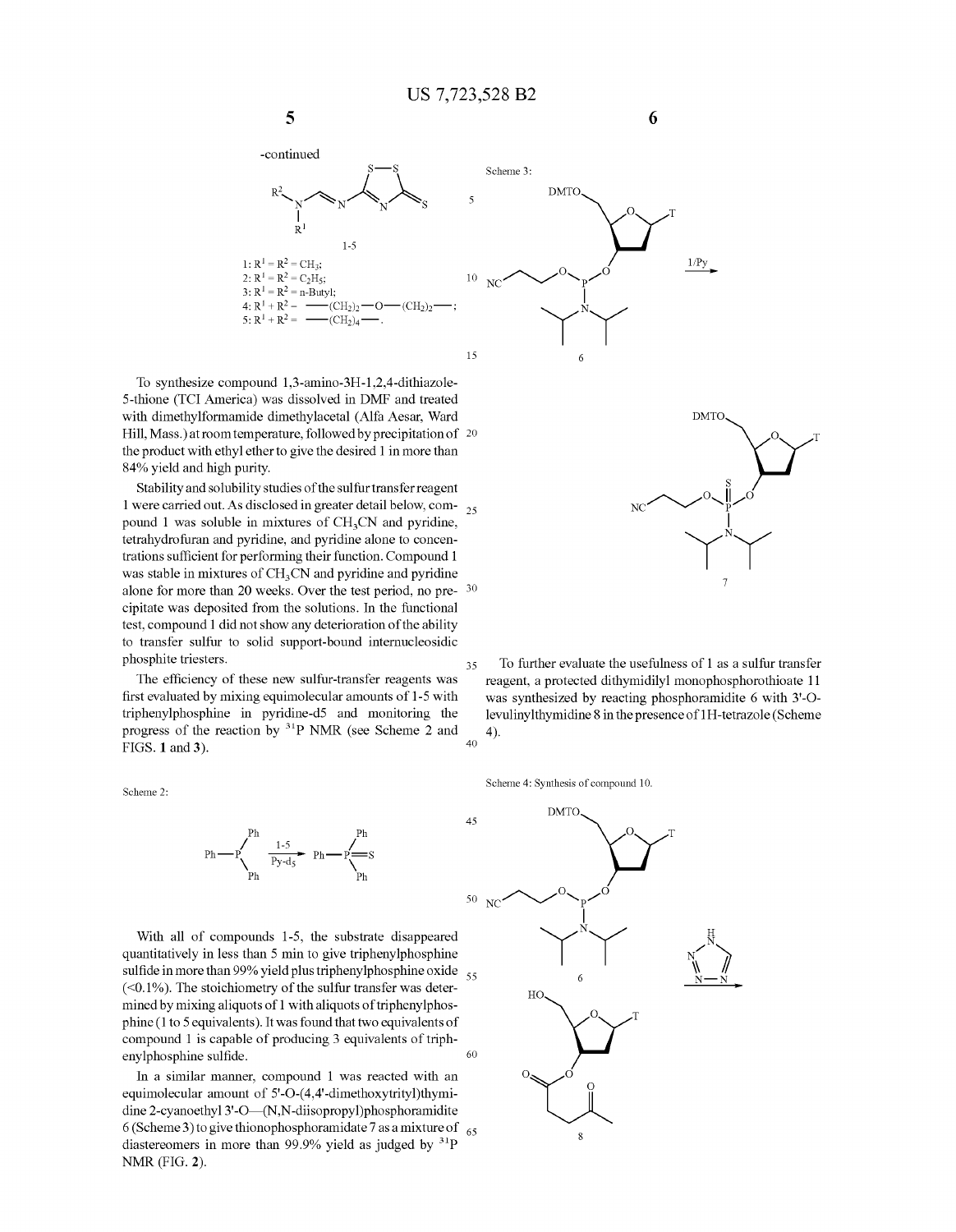



Without isolation, the protected phosphite triester 9 was treated with 1.2 molar excess of 1, and 3'-levulinyl protecting group was removed by further treatment with hydrazinium<br>acetate in a mixture of pyridine and acetic acid. Upon aqueous work-up, compound 10 was analyzed by  $31\overline{P}$  NMR and reverse-phase HPLC (FIGS. 4 and 5, respectively). The results showed that the efficiency of the sulfur transfer was better than 99.3%.

Finally, the usefulness of compound  $\frac{1}{1}$  as an efficient sulfur  $\frac{45}{15}$ transfer reagent was evaluated in a Solid phase synthesis of oligonucleotides:

 $DMT-T_2$  phosphorothioate,

 $DMT-T_{10}$  phosphorothioate (SEQ ID NO: 1) and

DMT-d(5'-TGT GAG TAC CAC TGA TTC-3') phospho- 50 rothioate (SEQ ID NO:2). The oligonucleotides were synthesized on 0.2 µmol scale using the following standard protocol for chain assembly:

0.02 to 0.05 M solutions of 1 in appropriate mixtures of  $CH<sub>3</sub>CN$  and pyridine, and 0.5, 1, or 2 min sulfurization  $55$ time in each synthetic cycle.

Under optimized conditions, the complete sulfur transfer using 0.02, 0.05, and 0.1 M solutions of 3 requires contact times of 2, 1, and 0.5 min, respectively.

After the solid-phase-bound material was released and the ammonium hydroxide, the crude oligonucleotide phosphorothioates were analyzed by reverse-phase HPLC and ESMS  $(FIO. 0-9)$ . The results show that more than 99.5% sulfur 65 transfer efficiency was achieved at each step, and a yield better than 80% has been achieved in these syntheses.

8

15 Accordingly, the efficient preparation of oligonucleotide phosphorothioates by phosphoramidite synthesis in Solution and on solid phase using compounds 1-8 as sulfur transfer reagents has been demonstrated. Compounds 1-5 can be syn thesized, at low cost, using simple chemical methods. As opposed to many Sulfur transfer reagents known in the art such as 3H-1,2-benzodithiol-3-one-1,1-dioxide (Beaucage reagent as disclosed in Beaucage, S. L.; Regan, J. B., Iyer, R. 10 P. Sulfuration of oligonucleotides by benzodithiole analogs. U.S. Pat. Appl. (1990), 35 pp. US 415710 AO) and 5-ethoxy 3H-1,2,4-dithiazole-2-one (EDIT as disclosed in Barany, G.; Musier-Forsyth, K., Xu, Q.: Chen, L.; Hammer, R. P. Sulfu ration of DNA and RNA using disulfide-containing five membered heterocycles. PCT Int. Appl. (1997), 130 pp. WO 9741130 A2), compounds 1-5 are highly stable in solution, which increases their practical and commercial value.

## EXAMPLES

The following examples are intended to further illustrate certain preferred embodiments of the invention and are not intended to be limiting in nature.

#### Example 1

#### General Information

40 were purchased from Aldrich (Milwaukee, Wis.). N,N-Dimethylformamide dimethylacetal was obtained from Alfa Aesar (Ward Hill, Mass.). 3-Amino-1,2,4-dithiaz ole-5-thione was purchased from TCI America. DMT-T-CPG, DMTdC-CPG, 5'-DMT-thymidine cyanoethyl phos phoramidite 6, other deoxynucleoside phosphoramidites, Cap A, Cap B, activator, oxidizing and deblock Solutions were purchased from Glen Research, (Sterling, Va.). Anhy drous pyridine,  $CH<sub>3</sub>CN$  and  $CH<sub>2</sub>Cl<sub>2</sub>$ , and all other chemicals

#### Example 2

## N'-(3-thioxo-3H-1,2,4-dithiazol-5-yl)-N,N-dimethyl methanimidamide (1)

Dimethylformamide dimethylacetal (154.2 g, 1.29 mol) was added dropwise to a stirred solution of 5-amino-3H-1.2. 4-dithiazole-5-thione (185.2g, 1.23 mol) in anhydrous DMF (700 mL) over 30 min at 20-25°C. The reaction mixture was stirred at room temperature for 5 h, and ether (600 mL) was slowly added. The precipitate was filtered off, washed on the filter with ether  $(3\times200 \text{ mL})$ , and dried in vacuo to give 213.9 g (84.5%) of the title compound 1 as a lemon-yellow crystal line material.

#### Example 3

## N'-(3-thioxo-3H-1,2,4-dithiazol-5-yl)-N,N-diethyl methanimidamide (2)

60

Following the procedure disclosed in Example 2, com pound 2 was prepared from 3H-1,2,4-dithiazole-5-thione (3.0 g, 20 mol) and diethylformamide dimethylacetal (3.09 g, 21 mmol) in 84% yield.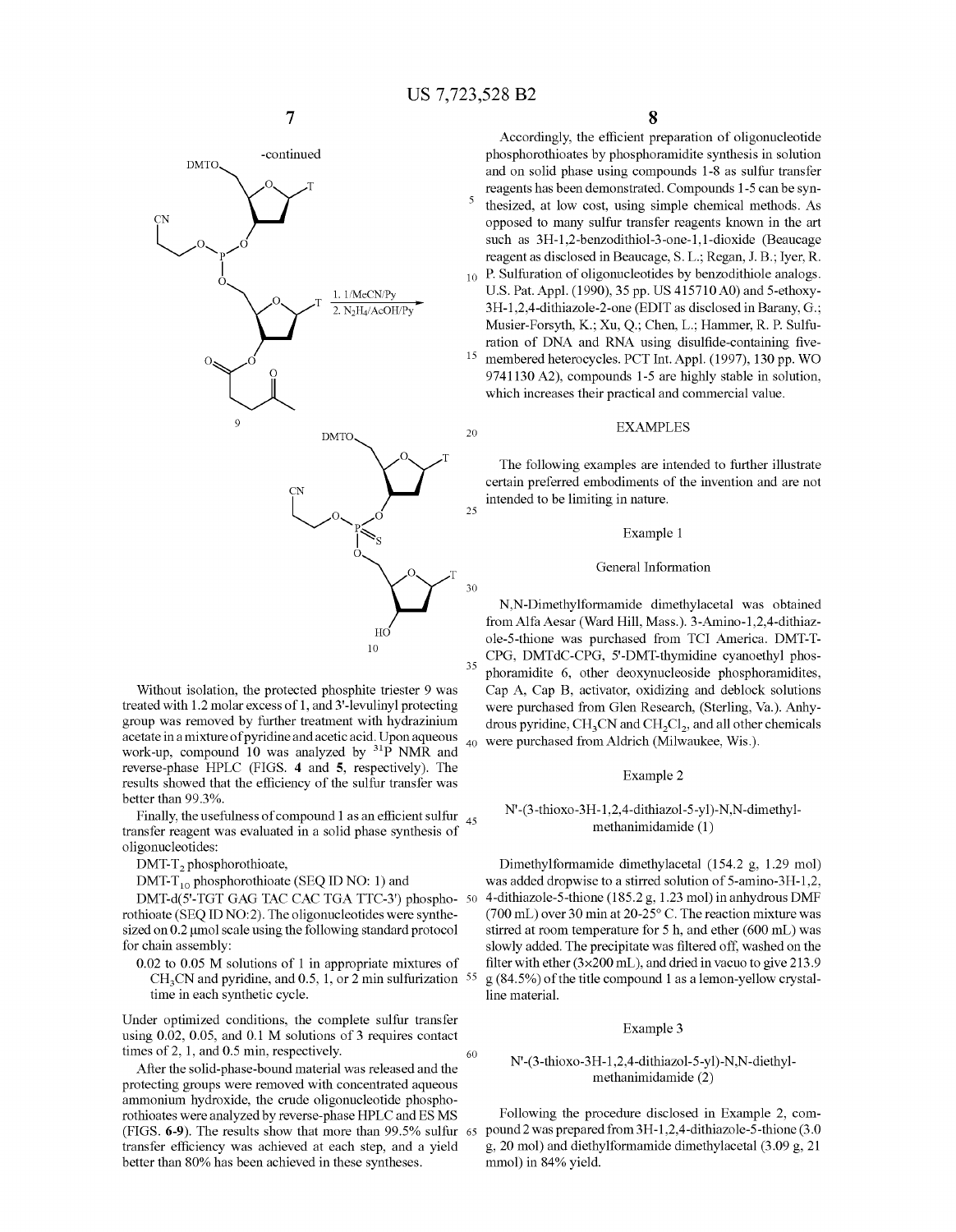$10$ 

15

25

 $30$ 

## Example 4

#### N'-(3-thioxo-3H-1,2,4-dithiazol-5-yl)-N,N-dibutylmethanimidamide (3)

Following the procedure disclosed in Example 2, compound 3 was prepared from 3H-1,2,4-dithiazole-5-thione (3.0) g, 20 mol) and dibutylformamide dimethylacetal (4.27 g, 21 mmol) in 75% yield.

#### Example 5

#### N'-(3-thioxo-3H-1,2,4-dithiazol-5-yl)-N-pyrrolidinomethanimidamide (4)

Following the procedure disclosed in Example 2, compound 4 was prepared from 3H-1,2,4-dithiazole-5-thione (3.0 g, 20 mol) and dimethylacetal of, N-formylpyrrolidine (3.19 g, 22 mmol) in 81% yield.

### Example 6

## N'-(3-thioxo-3H-1,2,4-dithiazol-5-yl)-N-morpholinomethanimidamide (5)

Following the procedure disclosed in Example 2, compound 5 was prepared from 3H-1,2,4-dithiazole-5-thione (3.0 g, 20 mol) and dimethylacetal of N-formylmorpholine (3.55 g, 22 mmol) in 74% yield.

#### Example 7

#### Solubility of Compound 1

Solubility of compound 1 in pyridine alone, THF alone,  $_{35}$ mixtures of MeCN and pyridine and mixtures of pyridine and THF was determined by dissolving an aliquot of the compound in a calculated amount of warm pyridine followed by adding the respective amount of MeCN or THF. The solutions were kept at room temperature for 24 h. Some useful compo- $_{40}$ sitions are:

0.1 M in Py; 0.02 M in THF; Mixtures of Pyridine and MeCN: 0.06 M in Py-MeCN (50:50); 0.05 M in Py-MeCN (40:60); 0.03 M in Py-MeCN (30:70); and 0.02 M in Py-MeCN (20:80); Mixtures of Pyridine and THF: 0.1 M in Py-THF (40:60); and 0.05 M in Py-MeCN (20:80).

#### Example 8

## Synthesis of Dinucleotide Phosphorothioate Dimer, 5'-O-(4,4'-dimethoxytrityl)dithymidilyl 2-cyanoethyl phosphorothioate (10)

A solution of commercial 2-cyanoethyl 5'-O-(4,4'-3'-O-(4,4'-diisopropyl)phos- 60 dimethoxytrityl)thymidine phoramidite 6 (2.23 g, 3.0 mmol, Glen Research, Sterling, Va.), thymidine-3'-O-levulinate  $8(1.02 \text{ g}, 3.0 \text{ mmol}, \text{prepared})$ as disclosed in Kumar, G.; Poonian, M. S. Improvements in oligodeoxyribonucleotide synthesis: methyl N,N-dialkylphosphoramidite dimer units for solid support phosphite 65 methodology. J. Org. Chem. 1984, 49(25), 4905-12), and 0.4 M 1H-tetrazole in MeCN (15 mL) was stirred for 45 min.

Saturated aqueous  $NAHCO<sub>3</sub>$  (30 mL) was added, and the mixture was extracted with  $CH_2Cl_2$  (3×75 mL). The extracts were dried over  $Na<sub>2</sub>SO<sub>4</sub>$  and evaporated in vacuo, the residual oil was dried on an oil pump. A portion of the material obtained (2.36 g, 2.40 mmol) was dissolved in pyridine (15 mL) and treated with N'-(3H-1,2,4-dithiazole-3-thione-5-yl)-N,N-dimethylmethanimidamide 1 (0.59 g, 2.88 mmol) at room temperature. The reaction was monitored by <sup>31</sup>P NMR and found to be complete in 10 min.

Acetic acid (1.14 g, 19 mmol) and hydrazine hydrate (380 mg, 7.6 mmol) were added, and the reaction mixture was left overnight. Saturated aqueous NaHCO<sub>3</sub> (100 mL) was added, and the mixture was extracted with  $CH_2Cl_2$  (3×75 mL). The extracts were dried over  $\text{Na}_2\text{SO}_4$  and evaporated in vacuo, the residual oil was dried on an oil pump to give 1.74 g (99%) of the crude dinucleotide phosphorothioate. <sup>31</sup>P NMR, ppm (CD<sub>3</sub>CN-Py-d<sub>5</sub>): 70.87 (10, Rp-diastereomer, 45.2%); 70.80  $(10, Sp\text{-}distance, 54.1\%); 1.69 (P=O, 0.7\%).$  An aliquite of this mixture was dissolved in 30% aqueous MeCN and 20 analyzed by reverse-phase HPLC. HPLC analysis was carried out on a Waters Exterra C18 column, 3.5 µm (4.6×100 mm) using 0.05 M aqueous  $NH_4O$ Ac as Buffer A, CH<sub>3</sub>CN as Buffer B, a linear gradient from 30 to 60% B over a period of 30 ml at a flow rate 1.0 mL/min. the Rp and Sp diastereomers of 10 were eluted at retention times 28.6 and 29.12 min. respectively. The  $P=O$  dimer (0.4%) was eluted at a retention time of 26.5 min.

#### Example 9

## Synthesis of Dinucleotide Phosphorothioate Dimer, 5'-O-(4,4'-dimethoxytrityl)dithymidilyl phosphorothioate on solid phase

DMT-T CPG 500 (1034 g, 87.9 nmol) was detritylated by treating with dichloroacetic acid (3% in DCM) and was washed 3 times with MeCN. The solid support was suspended in a solution of 1H-tetrazole (98.5 g in MeCN (3 L), and DMT-T 2-cyanoethyl phosphoramidite (262.8 g, 351.5) mmol) was added as a solution in MeCN (700 mL). The mixture was stirred for 15 min., and the solid phase was filtered off and washed 3 times with MeCN. The solid phase was then added to a solution of compound 1 (72.2 g, 351.5) mmol) in pyridine (4.4 L), and the suspension obtained was stirred for 10 min. The solid phase was filtered off, washed 45 twice with DMF and 3 times with MeCN and dried in vacuo. An aliquot of the support-bound dimer (2 mmol) was released from the solid phase by treating with conc. aqueous ammonium hydroxide for 2 h at room temperature. The solution 50 obtained was evaporated in vacuo, the residue was dissolved in 30% aqueous MeCN and analyzed by reverse-phase HPLC. HPLC analysis was carried out on a Zorbax 300SB C8 column,  $3.5 \mu m$  (4.6×150 mm) using 0.1 M aqueous NH<sub>4</sub>OAc as Buffer A,  $80\%$  aqueous CH<sub>3</sub>CN as Buffer B, and a linear 55 gradient from 0 to 60% B over a period of 40 min at a flow rate of 1.0 mL/min (FIG.  $5$ ). The crude deprotection mixture contained 5'-O-(4,4'-dimethoxytrityl)dithymidilyl phosphorothioate and 5'-O-(4,4'-dimethoxytrityl)dithymidilyl phosphate in a ratio of 99.8:0.2.

## Example 10

## Synthesis of DMT- $T_{10}$  Phosphorothioate  $(SEQ ID NO: 1)$

The 2'-deoxyoligonucleotide was assembled on an Applied Biosystems DNA/RNA synthesizer 380B on a 0.2 mmol scale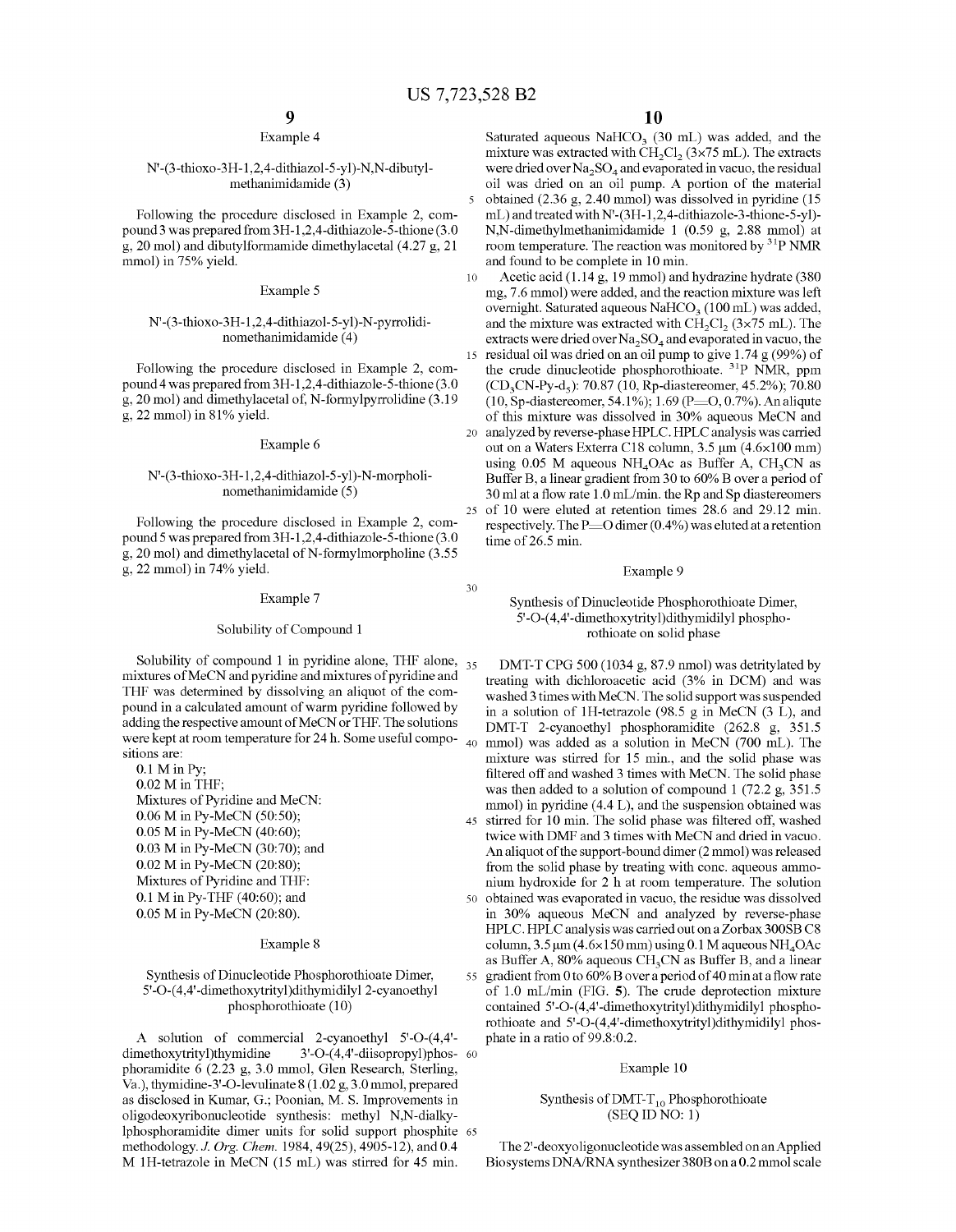55

starting with a commercial DMT-dT-Succinyl-CPG (500 A, Glen Research, Sterling, Va.), using 0.1 M solutions of protected nucleoside phosphoramidites (Glen Research, Sterling, Va.), and the following standard protocol of the chain assembly for oligonucleotide phosphorothioates:

Sulfurizing reagent 1 was dissolved in mixtures of pyridine and CH<sub>3</sub>CN at 0.02-0.05 M concentration. Sulfurization was carried out by delivering 4 equiv of sulfurizing reagent 1 to columns followed by a waiting period of 1 to 5 min. Under the optimized conditions, the complete sulfur transfer using 0.02, 0.05, and 0.1 M solutions of reagent 1 requires contact times of 2, 1, and 0.5 min, respectively. The final deprotection was carried out by treating the solid supports with concentrated aqueous ammonium hydroxide (2 mL) for 3 h at room temperature. Upon evaporation in vacuo, the crude deprotection 15 mixtures were dissolved in water, filtered, and analyzed by ES MS and reverse-phase HPLC. HPLC analysis was carried out on Waters Delta Pak C18 column, (3.9×300 mm) using 0.1 M aqueous NH<sub>4</sub>OAc as Buffer A,  $80\%$  aqueous CH<sub>3</sub>CN as Buffer B, and a linear gradient from 0 to  $60\%$  B over a period 20 of 40 min at a flow rate of 1.5 mL/min (FIG. 6). ES MS: 3426.3 (observed), 3426.9 (calculated).

#### Example 11

## Synthesis of DMT-d(TAG TGA AGT ACA CTA TGA TGT) Phosphorothioate (SEQ ID NO: 5)

The 2'-deoxyoligonucleotide was assembled on an Applied Biosystems DNA/RNA synthesizer 380B on a 0.2 µmol scale 30 starting with a commercial DMT-dT-Succinyl-CPG (500 A, Glen Research, Sterling, Va.), using 0.1 M solutions of protected nucleoside phosphoramidites (Glen Research, Sterling, Va.), and the standard protocol of the chain assembly for oligonucleotide phosphorothioates. Sulfurization was carried 35 of 1.5 mL/min. ES MS: 5965.9 (observed), 5966.5 (calcuout by delivering 4 equiv of a 0.02 M solution of sulfurizing reagent 1 to columns followed by a waiting period for 2 min. The final cleavage and deprotection of nucleic bases was carried out by treating the solid supports with concentrated aqueous ammonium hydroxide  $(2 mL)$  at  $65^{\circ}$  C. for 8 h. Upon 40 evaporation in vacuo, the crude deprotection mixtures were dissolved in water, filtered, and analyzed by ES MS and reverse-phase HPLC. HPLC analysis was carried out on Waters Delta Pak C18 column, (3.9×300 mm) using 0.1 µM aqueous NH<sub>4</sub>OAc as Buffer A, 80% aqueous CH<sub>3</sub>CN as  $45$ Buffer B, and a linear gradient from 0 to 60% B over a period of 40 min at a flow rate of 1.5 mL/min (FIG. 7). ES MS: 7059.2 (observed), 7059.7 (calculated).

## Example 12

## Synthesis of DMT-(U<sup>OMe</sup>G<sup>OMe</sup>U<sup>OMe</sup>G<sup>OMe</sup>A<sup>OMe</sup>G TdAdC dCdAdC TG<sup>OMe</sup>A<sup>OMe</sup>U<sup>OMe</sup>U<sup>OMe</sup>C<sup>OMe</sup> Phosphorothioate (SEQ ID NO: 3)

Following the procedure described in Example 11, the title oligonucleotide wherein  $A^{OMe}$ ,  $G^{OMe}$ ,  $C^{OMe}$ , and  $U^{OMe}$  refer to the respective 2'-O-methylribonucleotide residues and dA, dG, dC, and T refer to the respective 2'-deoxynucleotide residues, was synthesized. Sulfurizing reagent 1 was dis- 60 solved in pyridine at 0.1 M concentration. Sulfurization was carried out by delivering 4 equiv of sulfurizing reagent 1 to columns followed by a waiting period for 5 min. The final cleavage and deprotection of nucleic bases was carried out by treating the solid supports with concentrated aqueous ammo- 65 nium hydroxide (2 mL) at 65°C. for 8 h. Upon evaporation in vacuo, the crude deprotection mixtures were dissolved in

water, filtered, and analyzed by ES MS and reverse-phase HPLC. HPLC analysis was carried out on Waters Delta Pak C18 column,  $(3.9\times300 \text{ mm})$  using 0.1 M aqueous NH<sub>4</sub>OAc as Buffer A, 80% aqueous CH<sub>3</sub>CN as Buffer B, and a linear gradient from 0 to 60% B over a period of 40 min at a flow rate of 1.5 mL/min. ES MS: 6309.8 (observed), 6309.20 (calculated).

#### Example 13

## Synthesis of UGU GAG UAC CAC UGA UUC Phosphorothioate (SEQ ID NO: 4)

Following the procedure described in Example 11, the title oligonucleotide wherein A, G, C, and U refer to the respective ribonucleotide residues was synthesized using ethylthiotetrazole as an activator. Sulfurizing reagent 1 was dissolved in pyridine at 0.1 M concentration. Sulfurization was carried out by delivering 4 equiv of sulfurizing reagent 1 to columns followed by a waiting period for 3 min. The release from the solid phase and deprotection of nucleic bases were carried out as disclosed in N. Usman, K. K. Ogilvie, M.-Y. Jiang, and R. J. Cedergren, J. Am. Chem. Soc. 1987, 109, 7845-7854, which is incorporated by reference herein in its entirety. The 25 removal of 2'-O-tBDMS groups was carried out as disclosed in Q. Song, R. A. Jones. Use of silyl ethers as fluoride ion scavengers in RNA synthesis. Tetrahedron Lett. 1999, 40, 4653-4654, which is incorporated by reference herein in its entirety. The crude deprotection mixture was analyzed by ES MS and ion-exchange HPLC. HPLC analysis was carried out on a Dionex DNAPac PA200 column (4×250 mm) using 0.1 M aqueous Na phosphate, pH 8.5 as Buffer A,). 1 M aqueous Na phosphate plus 1 M NaBr, pH 8.5 as Buffer B, and a linear gradient from 0 to  $60\%$  B over a period of 40 min at a flow rate lated).

#### Example 14

### Stability of N'-(3-thioxo-3H-1.2.4-dithiazol-5-yl)-N. N-dimethylmethanimidamide 1 in solution

Stability studies were carried out by keeping a 0.02 M solution of compound 1 in anhydrous pyridine-CH<sub>3</sub>CN (20: 80) at 25° C. Every two weeks, the solution was used as the sulfurizing reagent in the preparation of DMT-T10 phosphorothioate (SEQ ID NO: 1). Upon completion of the synthesis, the solid phase-bound material was released with concentrated aqueous ammonium hydroxide for 2 h, the solution was 50 evaporated, and the crude oligonucleotide obtained was redissolved in water and analyzed by reverse-phase HPLC (FIG. 6). Comparison of the HPLC traces showed no deterioration of the activity of the reagent over a period of 20 weeks, at which point the experiment was terminated.

All patents and other references cited in the specification are indicative of the level of skill of those skilled in the art to which the invention pertains, and are incorporated by reference in their entireties, including any tables and figures, to the same extent as if each reference had been incorporated by reference in its entirety individually.

One skilled in the art would readily appreciate that the present invention is well adapted to obtain the ends and advantages mentioned, as well as those inherent therein. The methods, variances, and compositions described herein as presently representative of preferred embodiments are exemplary and are not intended as limitations on the scope of the invention. Changes therein and other uses will occur to those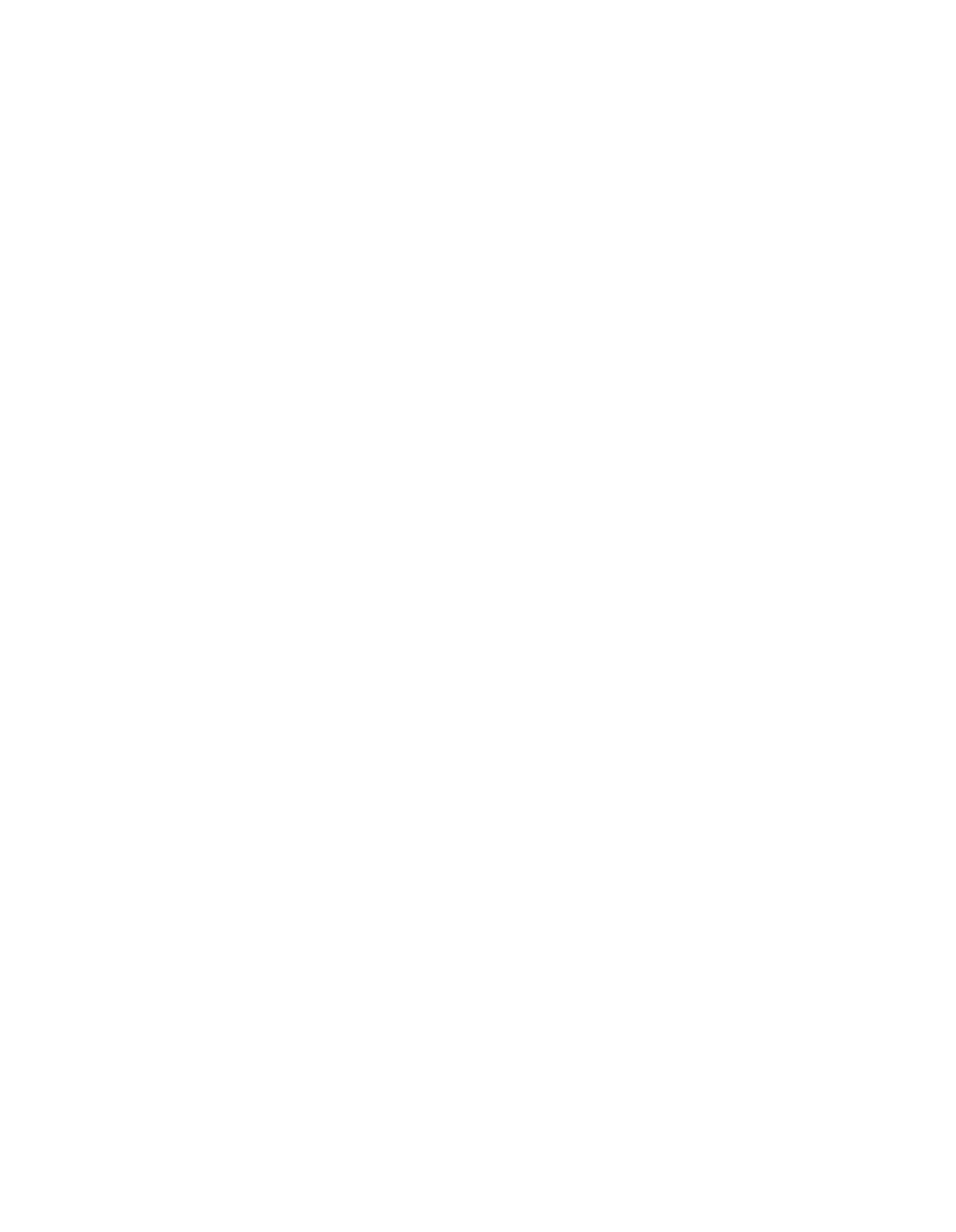skilled in the art, which are encompassed within the spirit of the invention, are defined by the scope of the claims.

The invention illustratively described herein suitably may be practiced in the absence of any element or elements, limitation or limitations which is not specifically disclosed herein. 5 Thus, for example, in each instance herein any of the terms "comprising", "consisting essentially of" and "consisting of" may be replaced with either of the other two terms. Thus, for an embodiment of the invention using one of the terms, the invention also includes another embodiment wherein one of  $10$ these terms is replaced with another of these terms. In each embodiment, the terms have their established meaning. Thus, for example, one embodiment may encompass a method "comprising" a series of steps, another embodiment would encompass a method "consisting essentially of" the same 15 steps, and a third embodiment would encompass a method "consisting of" the same steps. The terms and expressions which have been employed are used as terms of description and not of limitation, and there is no intention that in the use of such terms and expressions of excluding any equivalents of 20 the features shown and described or portions thereof, but it is

recognized that various modifications are possible within the scope of the invention claimed. Thus, it should be understood that although the present invention has been specifically disclosed by preferred embodiments and optional features, modification and variation of the concepts herein disclosed may be resorted to by those skilled in the art, and that such modifications and variations are considered to be within the scope of this invention as defined by the appended claims.

In addition, where features or aspects of the invention are described in terms of Markush groups or other grouping of alternatives, those skilled in the art will recognize that the invention is also thereby described in terms of any individual member or subgroup of members of the Markush group or other group.

Also, unless indicated to the contrary, where various numerical values are provided for embodiments, additional embodiments are described by taking any 2 different values as the endpoints of a range. Such ranges are also within the scope of the described invention.

Thus, additional embodiments are within the scope of the invention and within the following claims.

SEOUENCE LISTING <160> NUMBER OF SEQ ID NOS: 5  $<$  210> SEQ ID NO 1  $<$  211> LENGTH: 10  $<$  212> TYPE: DNA <213> ORGANISM: Artificial Sequence  $<$  220 > FEATURE: <223> OTHER INFORMATION: Description of Artificial Sequence: Synthetic oligonucleotide <400> SEQUENCE:  $1$ tttttttttt  $10$  $<sub>210</sub>$  SEQ ID NO 2</sub>  $<$  211> LENGTH: 18  $<$  212> TYPE: DNA <213> ORGANISM: Artificial Sequence  $<$  220> FEATURE: <223> OTHER INFORMATION: Description of Artificial Sequence: Synthetic oligonucleotide  $<400>$  SEQUENCE: 2  $18$ tqtqaqtacc actqattc <210> SEQ ID NO 3  $<$  211> LENGTH: 18  $<$  212> TYPE: DNA <213> ORGANISM: Artificial Sequence  $<$  220> FEATURE: <223> OTHER INFORMATION: Description of Combined DNA/RNA Molecule: Synthetic oligonucleotide  $< 220$  > FEATURE: <223> OTHER INFORMATION: Description of Artificial Sequence: Synthetic oligonucleotide <220> FEATURE: <221> NAME/KEY: modified\_base  $<222>$  LOCATION:  $(1)$ <223> OTHER INFORMATION: 2'-O-methyl-u <220> FEATURE: <221> NAME/KEY: modified\_base  $<$  222> LOCATION: (2) <223> OTHER INFORMATION: 2'-O-methyl-g  $<$  220> FEATURE: <221> NAME/KEY: modified\_base  $<$  222> LOCATION: (3)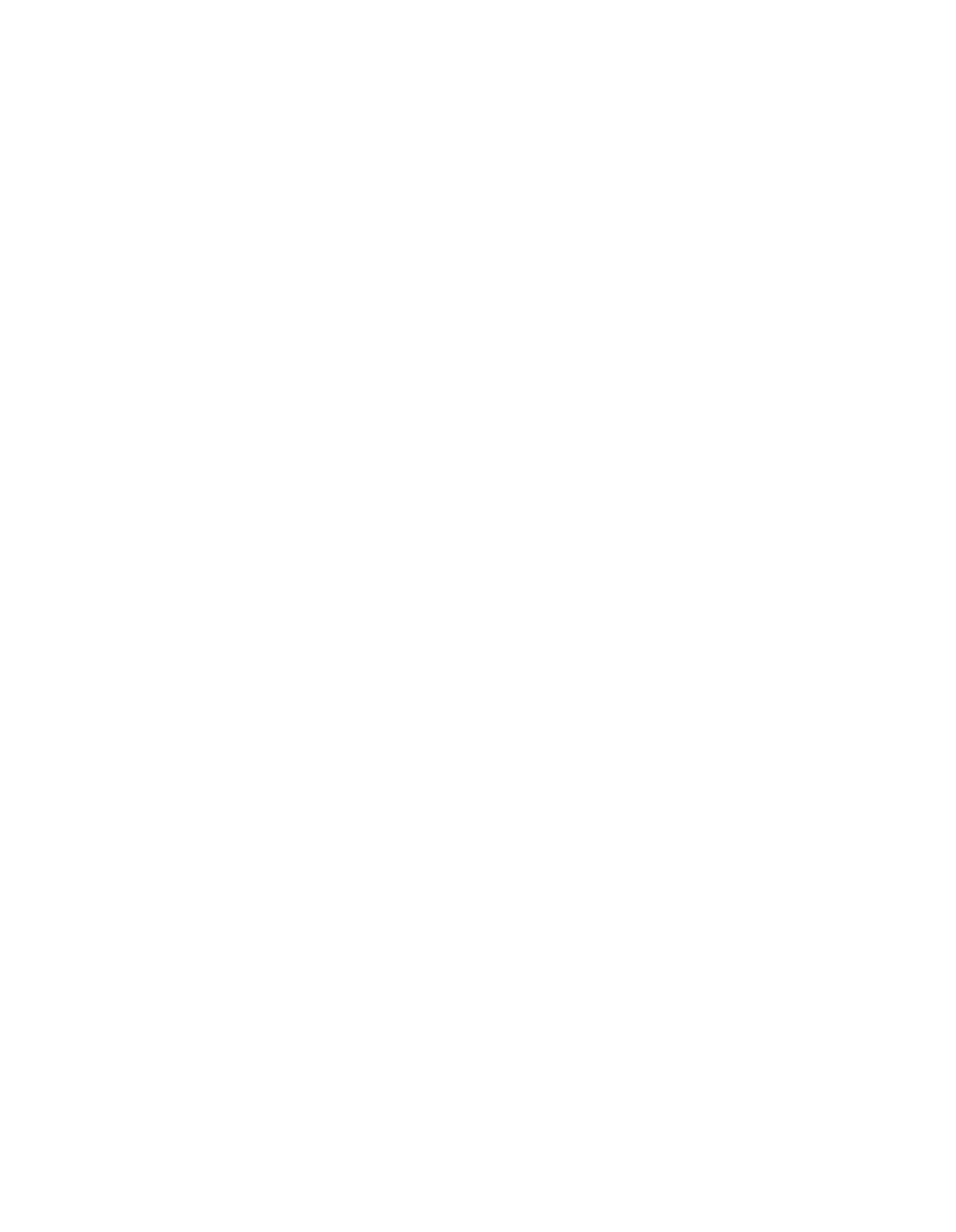-continued

<223> OTHER INFORMATION: 2'-O-methyl-u  $<$  220 > FEATURE: <221> NAME/KEY: modified base  $<222>$  LOCATION: (4) <223> OTHER INFORMATION: 2'-O-methyl-q  $<$  220 > FEATURE: <221> NAME/KEY: modified\_base  $<222>$  LOCATION: (5) <223> OTHER INFORMATION: 2'-O-methyl-a  $< 220$  > FEATURE. <221> NAME/KEY: modified\_base  $<222>$  LOCATION: (14) <223> OTHER INFORMATION: 2'-O-methyl-g  $<$  220 > FEATURE: <221> NAME/KEY: modified\_base  $<222>$  LOCATION: (15) <223> OTHER INFORMATION: 2'-O-methyl-a  $<$  220 > FEATURE: <221> NAME/KEY: modified\_base  $<222>$  LOCATION:  $(16)$ .  $(17)$ <223> OTHER INFORMATION: 2'-O-methyl-u  $<\!220\!>$  FEATURE: <221> NAME/KEY: modified\_base  $<222>$  LOCATION: (18) <223> OTHER INFORMATION: 2'-O-methyl-c  $<400>$  SEQUENCE: 3  $1\,8$ ugugagtacc actgauuc  $<$  210> SEQ ID NO 4  $< 211 >$  LENGTH: 18  $<212>$  TYPE:  $\,$  RNA <213> ORGANISM: Artificial Sequence  $<$  220 > FEATURE: <223> OTHER INFORMATION: Description of Artificial Sequence: Synthetic oligonucleotide  $<$  400> SEQUENCE: 4  $18$ ugugaguacc acugauuc  $<$  210 > SEO ID NO 5  $< 211$  > LENGTH: 21  $<212>$  TYPE: DNA <213> ORGANISM: Artificial Sequence  $<$  220 > FEATURE: <223> OTHER INFORMATION: Description of Artificial Sequence: Synthetic oligonucleotide  $<400>$  SEQUENCE: 5 tagtgaagta cactatgatg t  $21$ 

What is claimed is:

50

 $55$ 

60

1. A sulfur transfer reagent having the general structure according to Formula I:

Formula I:



wherein:

 $R<sup>1</sup>$  and  $R<sup>2</sup>$  are independently H, an alkyl group, an aryl group, or an aralkyl group, or

 $R<sup>1</sup>$ ,  $R<sup>2</sup>$  and the N to which they are attached form a ring structure so that  $R^1 + R^2 = -(CH_2 - )_n$  or  $-(CH_2)_n$  $X \rightarrow (CH_2)_{n} \rightarrow$ 

each n independently varies from 2 to about 20,

X is O, NR or S, and

- R is an alkyl group, an aryl group, or an aralkyl group.
- 2. The reagent of claim 1 where  $R^1 = R^2 = CH_3$ .
- 3. The reagent of claim 1 where  $R^1 = R^2 = C_2H_3$ .
- 4. The reagent of claim 1 where  $R^1 = R^2$ =n-butyl.
- 5. The reagent of claim 1 where  $R^1 + R^2 = -(CH_2)_2 O$  $(CH_2)_2$ .

6. The reagent of claim 1 where  $R^1 + R^2 = -(CH_2)_4$ .

7. A process of sulfur transfer that comprises bringing an 65 oligonucleotide having at least one reactive internucleosidic linkage that contains a phosphorous (III) atom in contact with a sulfur transfer reagent according to claim 1 for a time